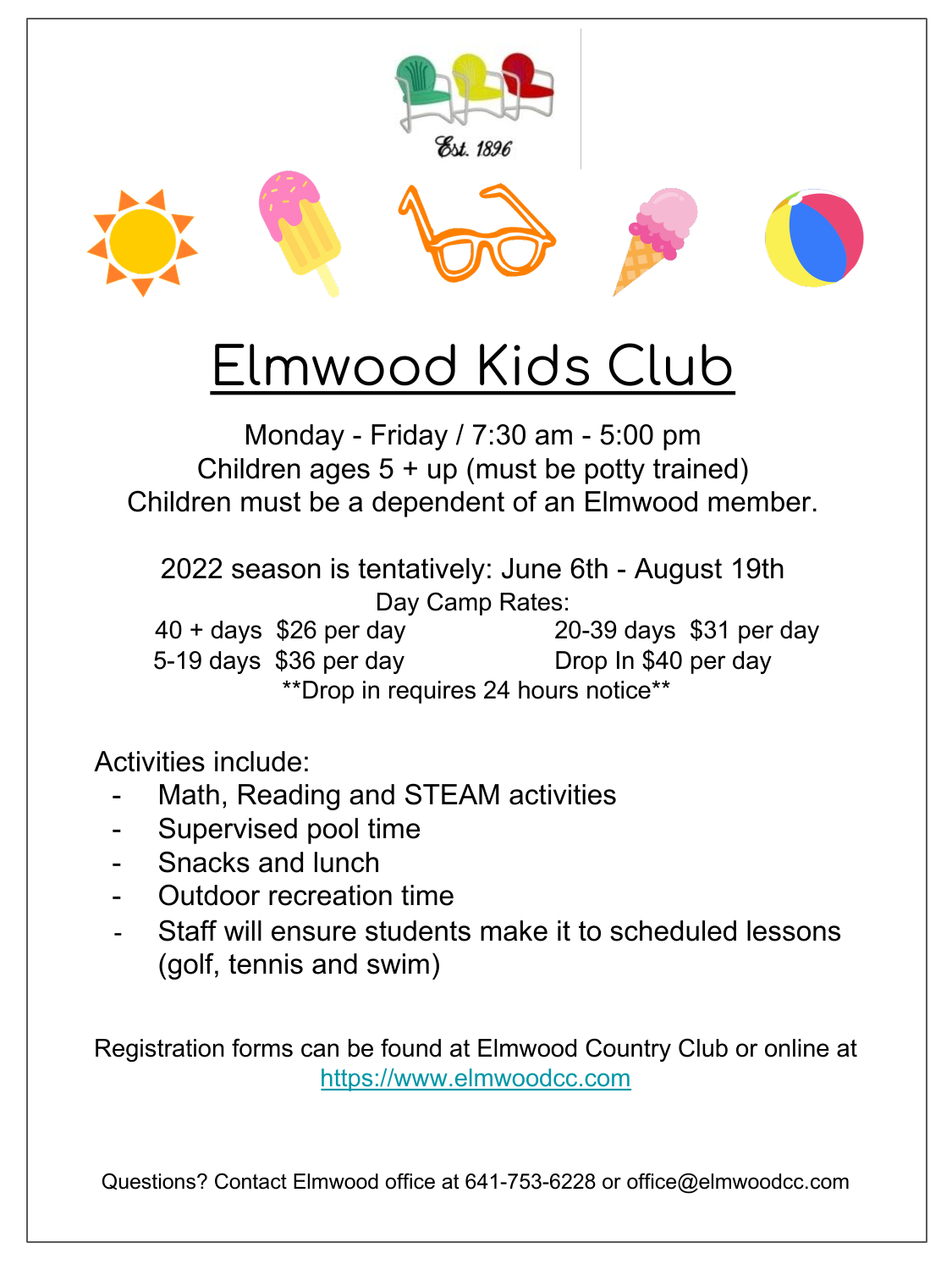| Est. 1896<br>Elmwood Kids Club<br><b>Registration Form</b><br>Monday-Friday 7:30am-5:00 pm<br>*MUST be potty trained*<br>Name(s) of Children |
|----------------------------------------------------------------------------------------------------------------------------------------------|
| Current Age(s) of Children<br><u> 1980 - John Stein, Amerikaansk politiker (</u>                                                             |
| Date(s) of birth                                                                                                                             |
| (please identify relationship to child(ren))                                                                                                 |
| <b>Parent Contact Information:</b><br>Phone 1 (                                                                                              |
| (who we should contact during the day)                                                                                                       |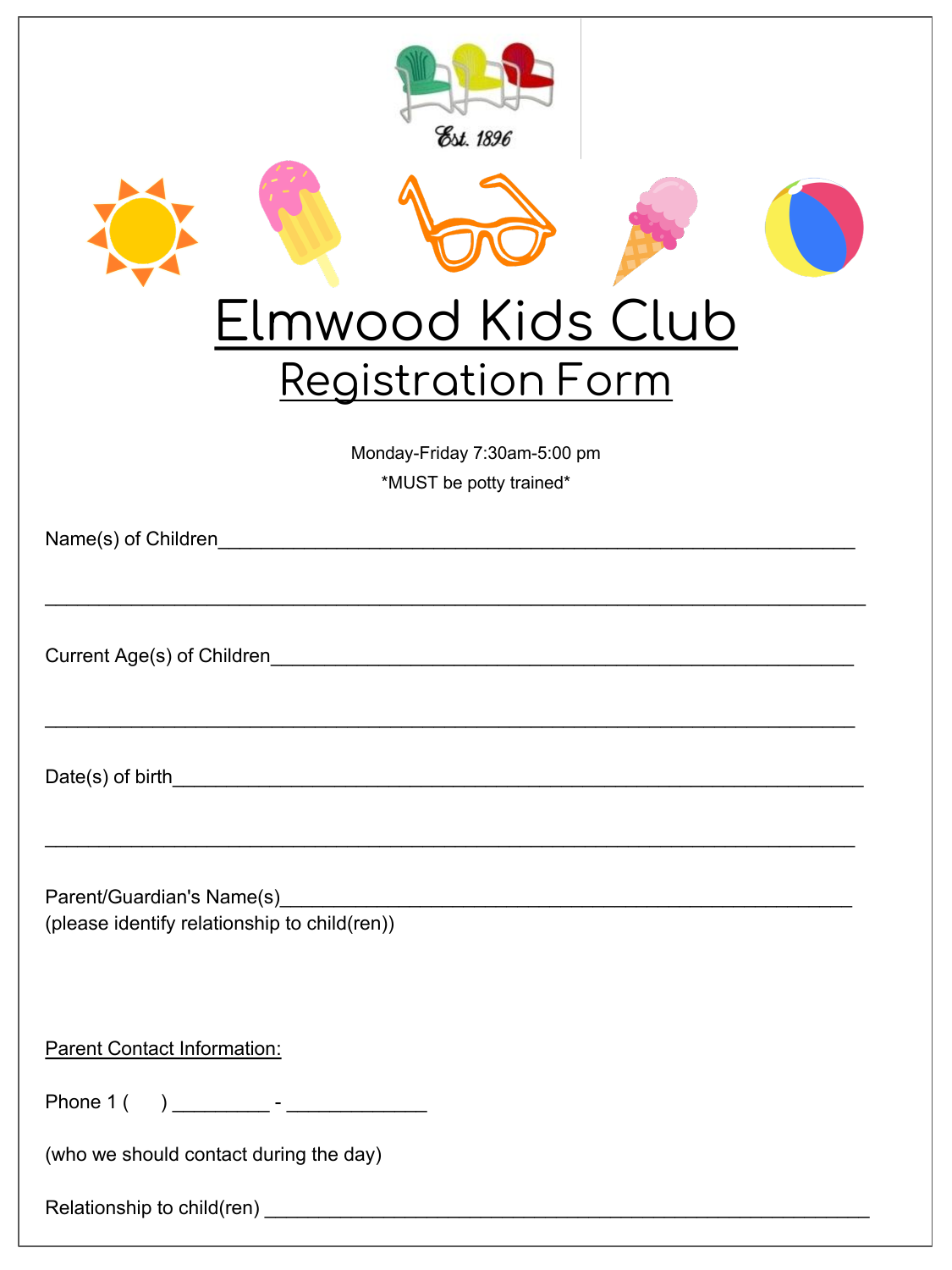| Relationship to child(ren)<br>and the contract of the contract of the contract of the contract of the contract of the contract of the contract of the contract of the contract of the contract of the contract of the contract o |
|----------------------------------------------------------------------------------------------------------------------------------------------------------------------------------------------------------------------------------|
|                                                                                                                                                                                                                                  |
|                                                                                                                                                                                                                                  |
|                                                                                                                                                                                                                                  |
| <b>Emergency Contact Information:</b>                                                                                                                                                                                            |
|                                                                                                                                                                                                                                  |
|                                                                                                                                                                                                                                  |
|                                                                                                                                                                                                                                  |
|                                                                                                                                                                                                                                  |
|                                                                                                                                                                                                                                  |
| NOTE: ALL children must be signed in and out daily by<br>parent/guardian/alternate pick up person(s).                                                                                                                            |
|                                                                                                                                                                                                                                  |
| Phone ( ) ________ -____________                                                                                                                                                                                                 |
| Please list ALL allergies (and identify which child):                                                                                                                                                                            |
| ,我们也不会有一个人的人,我们也不会有一个人的人,我们也不会有一个人的人。""我们,我们也不会有一个人的人,我们也不会有一个人的人。""我们,我们也不会有一个人<br>Any allergies that require the use of an Epi-Pen? If yes, please identify allergy and child:                                                 |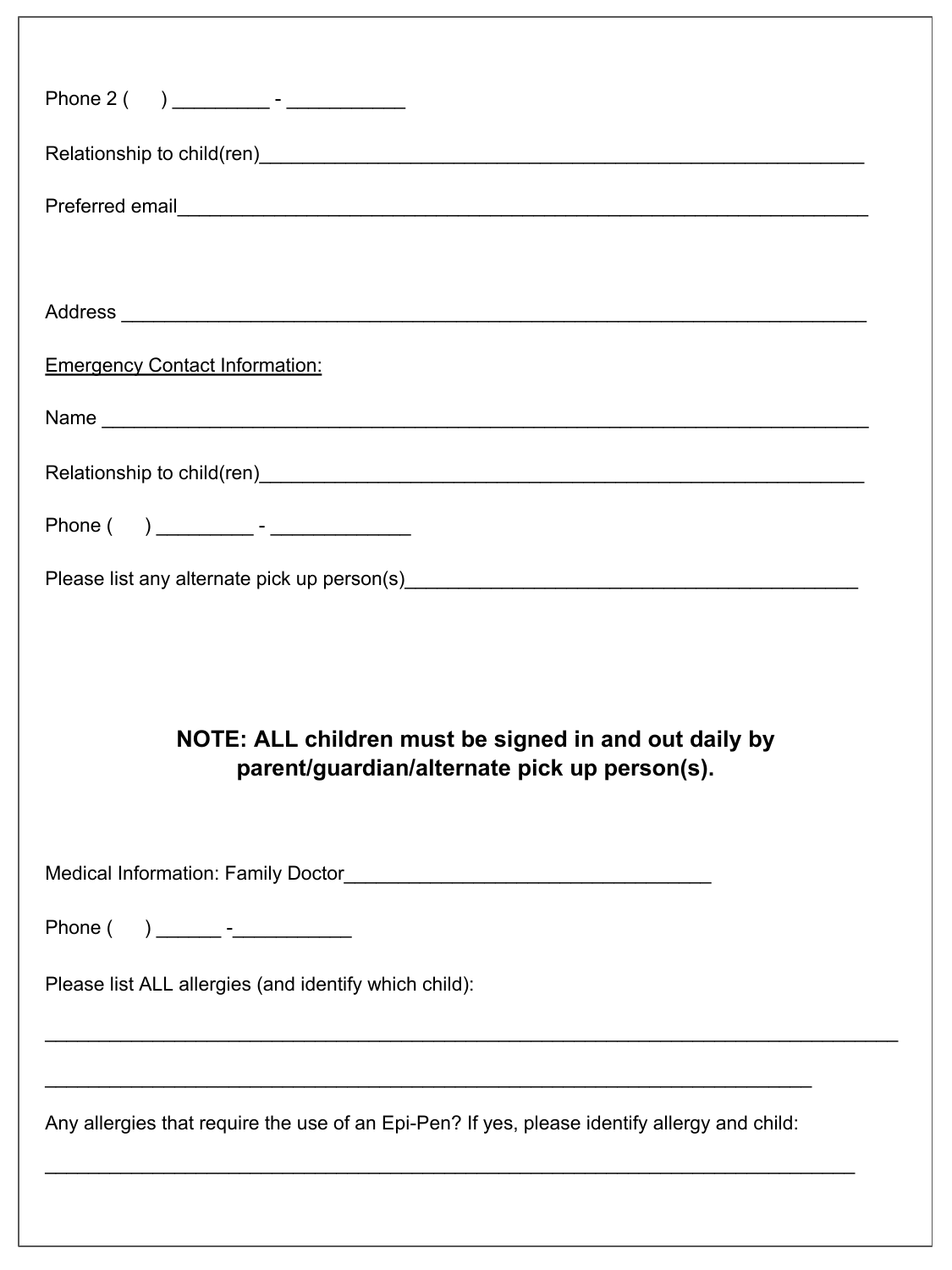## **Medical & Liability Release**

| In the event of sickness or some medical emergency, I request that my child(ren)                                                                                                                                                  |
|-----------------------------------------------------------------------------------------------------------------------------------------------------------------------------------------------------------------------------------|
| receive any medical attention or treatment deemed                                                                                                                                                                                 |
| necessary, therefore I give permission to any hospital, doctor, and/or health care provider to                                                                                                                                    |
| transport, treat and/or admit care for my child(ren). In the event that I am not present at the time of                                                                                                                           |
| the emergency or cannot be contacted, my care has been entrusted to the staff of Elmwood                                                                                                                                          |
| Country Club and Elmwood Kids Club.                                                                                                                                                                                               |
|                                                                                                                                                                                                                                   |
|                                                                                                                                                                                                                                   |
|                                                                                                                                                                                                                                   |
|                                                                                                                                                                                                                                   |
| *It is EXTREMELY important that we receive the information below, we cannot get your<br>child where they need to be if we don't know about it!*                                                                                   |
| Is/will your child(ren) be registered for golf lessons?                                                                                                                                                                           |
| Is/will your child(ren) be registered for swim lessons?                                                                                                                                                                           |
| If so, when? $\frac{1}{2}$ is a set of the set of the set of the set of the set of the set of the set of the set of the set of the set of the set of the set of the set of the set of the set of the set of the set of the set of |
| Is/will your child(ren) be registered for tennis lessons?________________________                                                                                                                                                 |
| If so, when?                                                                                                                                                                                                                      |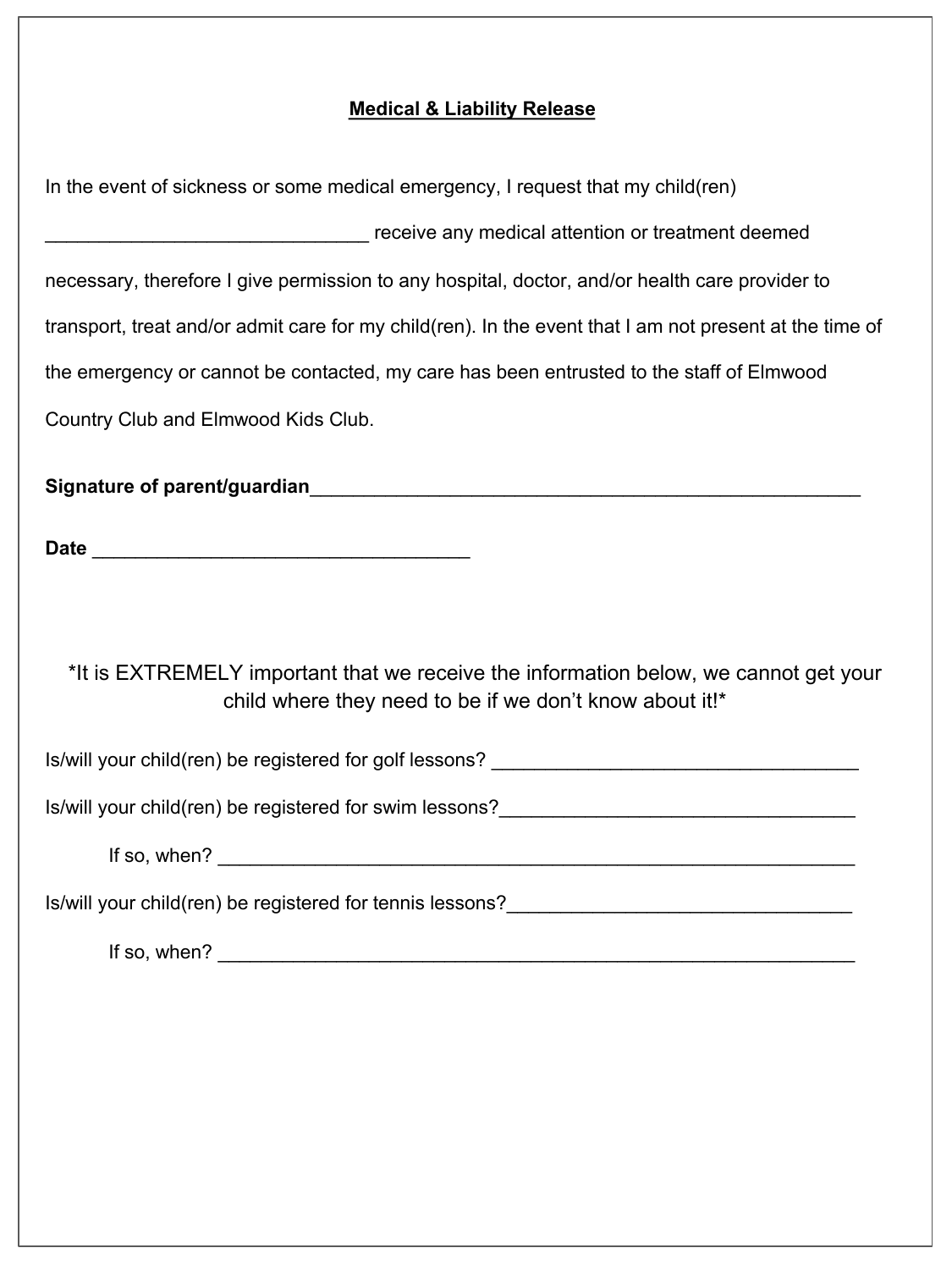| We take the kids to the Elmwood Country Club swimming pool every day (weather     |
|-----------------------------------------------------------------------------------|
| permitting) so we ask that parents provide sunscreen to protect their child(ren). |

| What is your child(ren)'s swim ability? *please put name by category*                                                                                                                                                          |
|--------------------------------------------------------------------------------------------------------------------------------------------------------------------------------------------------------------------------------|
| Beginner (shallow end only) [2012] [2013] [2013] [2013] [2013] [2013] [2013] [2014] [2014] [2014] [2014] [2014] [2014] [2014] [2014] [2014] [2014] [2014] [2014] [2014] [2014] [2014] [2014] [2014] [2014] [2014] [2014] [2014 |
|                                                                                                                                                                                                                                |
| Independent (able to do diving board by self) __________________________________                                                                                                                                               |
| Please list any additional swimming concerns/notes the Kid's Club staff needs to know:                                                                                                                                         |
| <u> 1989 - Jan Barbara, Amerikaansk politiker (d. 1989)</u>                                                                                                                                                                    |
| <b>Photo Permission</b>                                                                                                                                                                                                        |
| I give permission for my child(ren) _________________________________ to be photographed during                                                                                                                                |
| Elmwood Kid's Club. I acknowledge that such photos may be used in Elmwood Country Club and                                                                                                                                     |
| Elmwood Kids Club publicity.                                                                                                                                                                                                   |
|                                                                                                                                                                                                                                |
|                                                                                                                                                                                                                                |
| No - We would not like photos of our child(ren) to be used for Elmwood Country Club or                                                                                                                                         |
|                                                                                                                                                                                                                                |
|                                                                                                                                                                                                                                |